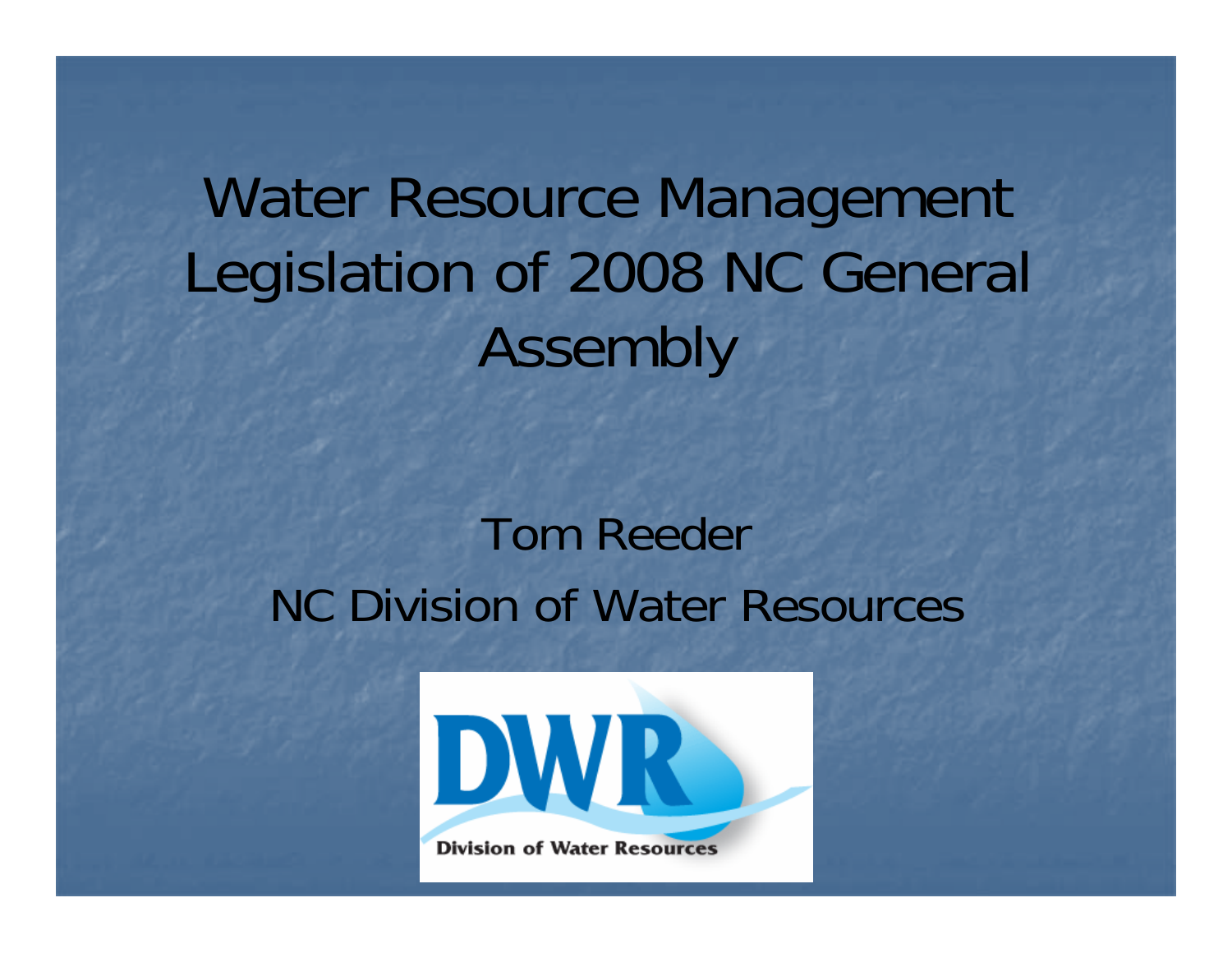

#### **Overview**

#### **Expansion of IBT Notification Boundaries 2008 Drought Bill**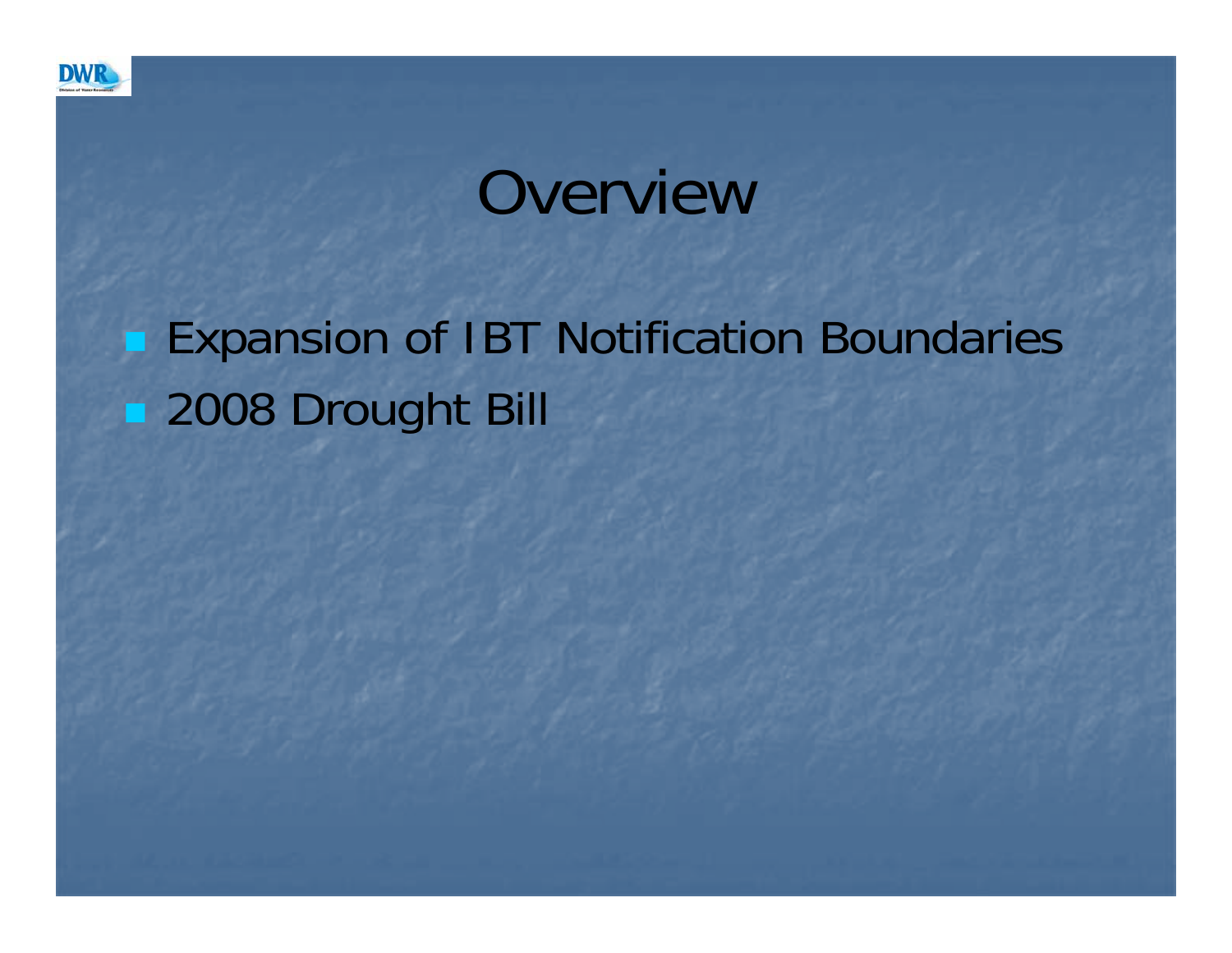#### ALL FÖHAN a Mar **CURRITUCK** SURRY rokes **B** ROCKINGHAM 14 WARREN **SAMDEN SRANVILLE AEK®** npevt GUILFORD **ERANIGUN** PERTIE  $2 - 1$  $15 - 1$  $-5-$ MADISON EDGECOMBE  $18 -$ .18⊧ **TYRRELL**  $3 - 1$ MCDOVELL **DARF**  $5-2$  $5 - 3$  $.10 - 1$ n BEAUFORT  $5-3$ HARNETT **VAYNE IN BEOM DIEVELAN** POLK  $2 - 3$ MACON  $6 - 1$  av CRAVEN  $8 - 4$ PANJCO  $0 - 3$ **LIMBERLAN SAMPSON VISCH DUPLIN**  $13 - 1$ ◠  $8<sup>1</sup>$  $2 - 5$  $17-$ BADE Basin # Basin Name Basin # Basin Name  $9 - 1$ **FERRIT Broad River** Neuse River  $1 - 1$  $10-1$  $2 - 1$ Haw River  $10-2$ Contentnea Creek  $2 - 2$ Deep River  $10-3$ Trent River  $9 - 3$  $2 - 3$ Cape Fear River  $11 - 1$ New River 2-4 South River  $12 - 1$ Albemarle Sound  $2 - 5$ Northeast Cape Fear River Ocoee River  $13 - 1$ New River **Basins**  $2 - 6$  $14-1$ Roanoke River Catawba River Tar River  $3-1$  $15 - 1$ 3-2 South Fork Catawba River  $15 - 2$ Fishing Creek Counties 4-1 Chowan River Pamlico River & Sound  $15-3$ 4-2 Meherrin River  $16 - 1$ Watauga River **Cities** White Oak River  $5-1$ Nohchucky River  $17 - 1$ 5-2 French Broad River 18-1 Yadkin River 18-2 South Yadkin River 5-3 Pigeon River  $6 - 1$ Hiwassee River  $18-3$ Uwharrie River

#### North Carolina River Basins (as defined by G.S. 143-215.22G)



- 
- $18-4$ Rocky River
- $7 1$ Little Tennessee River 7-2 Tuskasegee River
- 8-1 Savannah River
- 9-1 Lumber River
- 9-3 Waccamaw River
- $9 4$ Shallotte River
- 
- 
- 
- 
- Big Shoe Heel Creek  $9-2$
- 
- 
-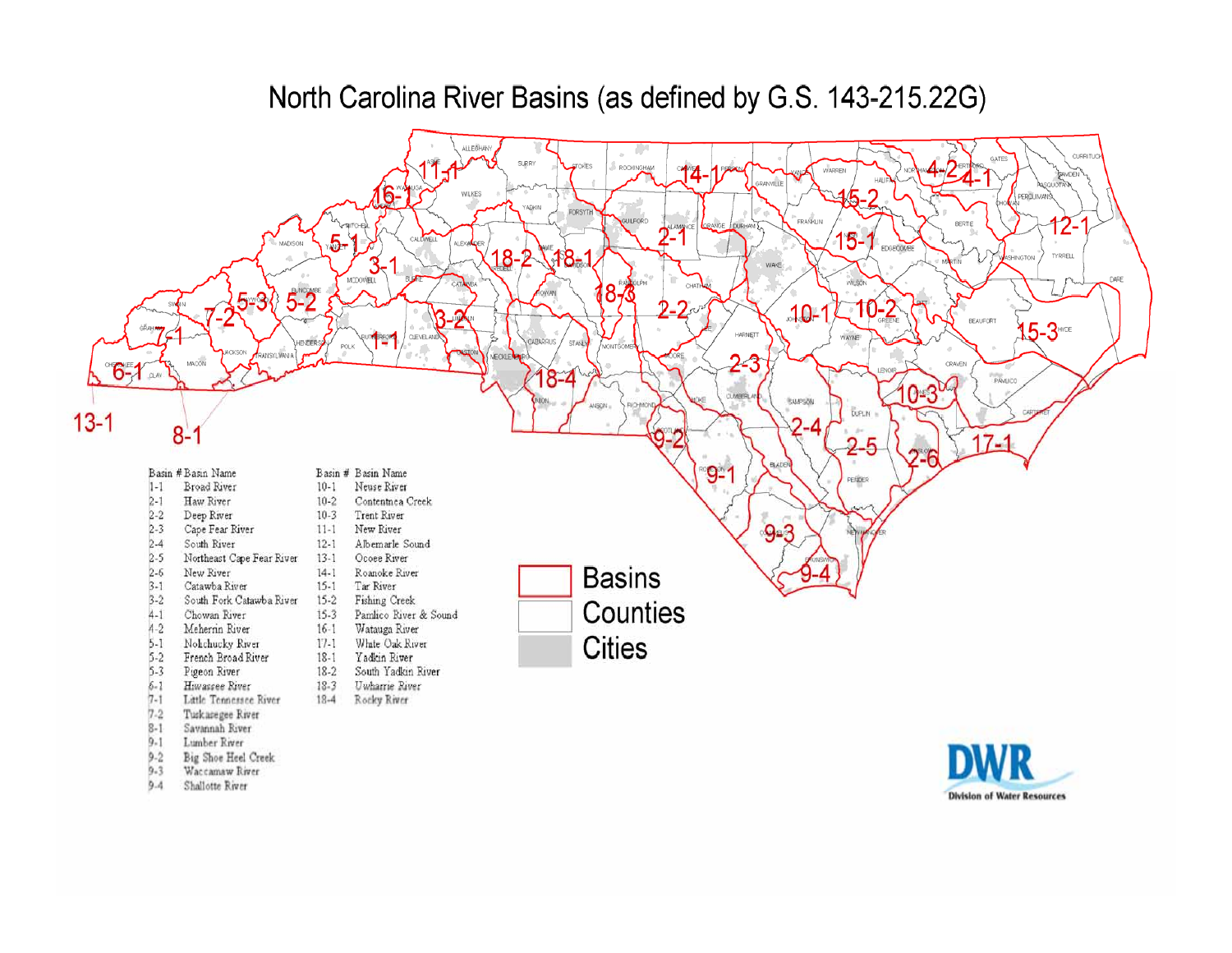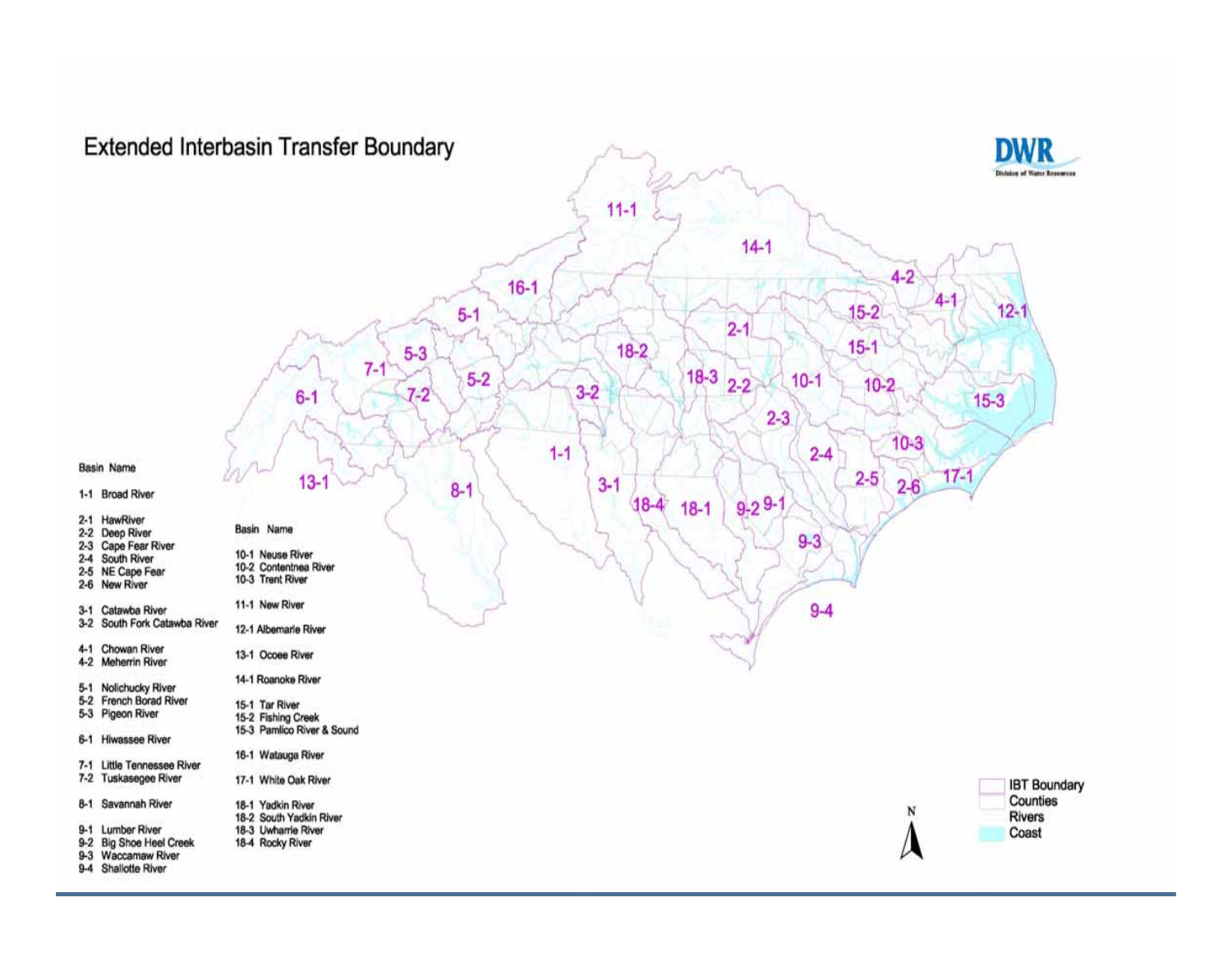

#### **Out of State Interbasin Transfer Notification**

- §143-215.22L Regulation of Surface Water Transfers.
	- **Contains notification requirements for both NC** and adjacent states.
- **Session laws 2008-125 and 2008-198** clarified the geographical boundaries for out of state notification.
	- **The boundaries are defined by USGS eight**digit hydrologic cataloging units.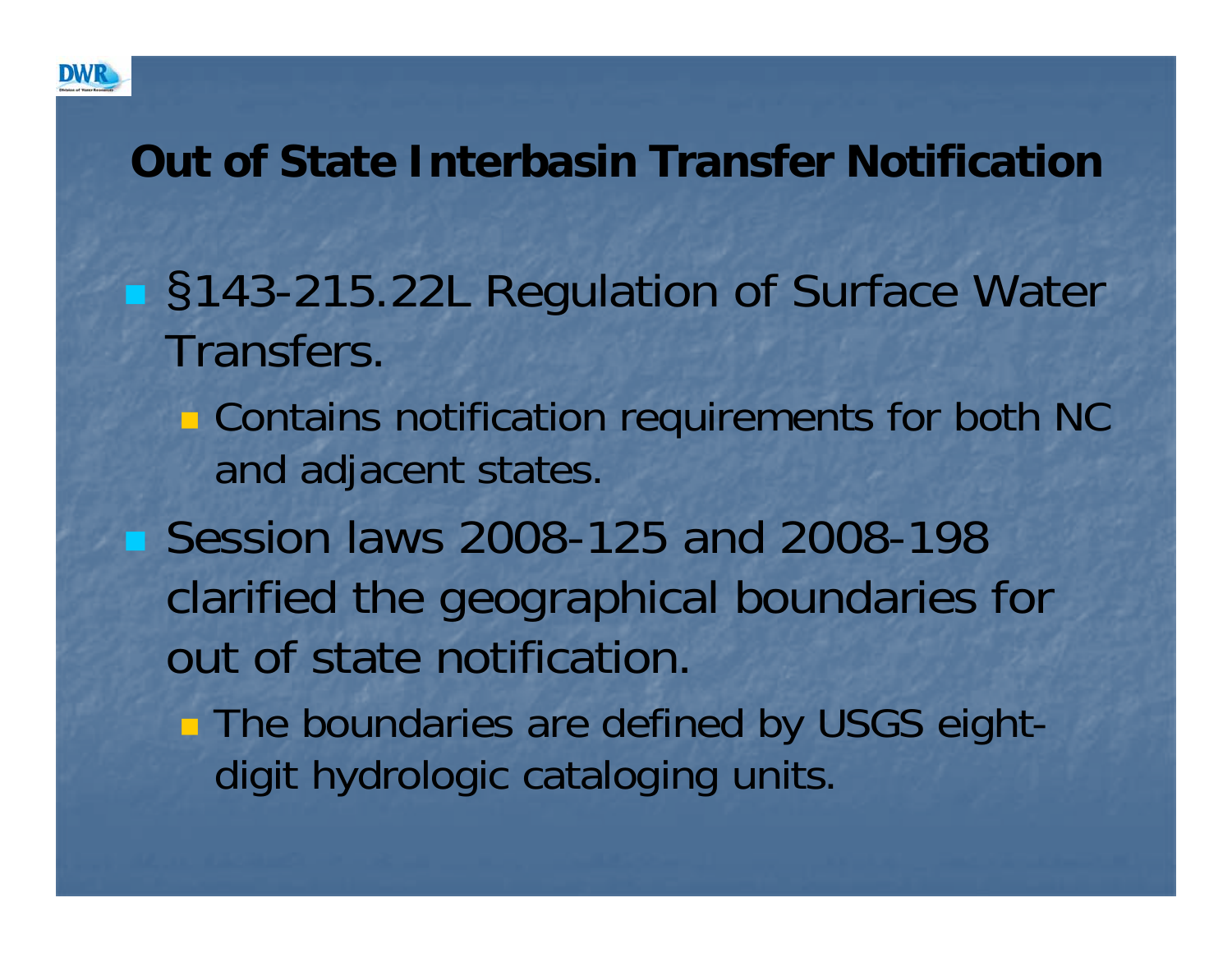

# NC and Adjacent State Notification Who Will Be Notified

- Newspaper of general circulation
	- **DEDEN Upstream and downstream of the withdrawal.**
	- **Each city or county in the source drainage basin.**
- First-Class or Electronic Mail
	- Governing County or City bodies in the source and receiving basins.
	- Governing County or City bodies upstream or downstream of the withdrawal point.
	- **Persons with a registered withdrawals and transfers in the source basin.**
	- **Persons holding an interbasin transfer certificate in the source basin.**
	- Persons holding a NPDES discharge permit upstream or downstream of the withdrawal.
	- All state water management, water use, and environmental protection agencies and the office of the governor upstream or downstream of the withdrawal point.
	- **Any person who submits to the applicant a written request to receive** notices.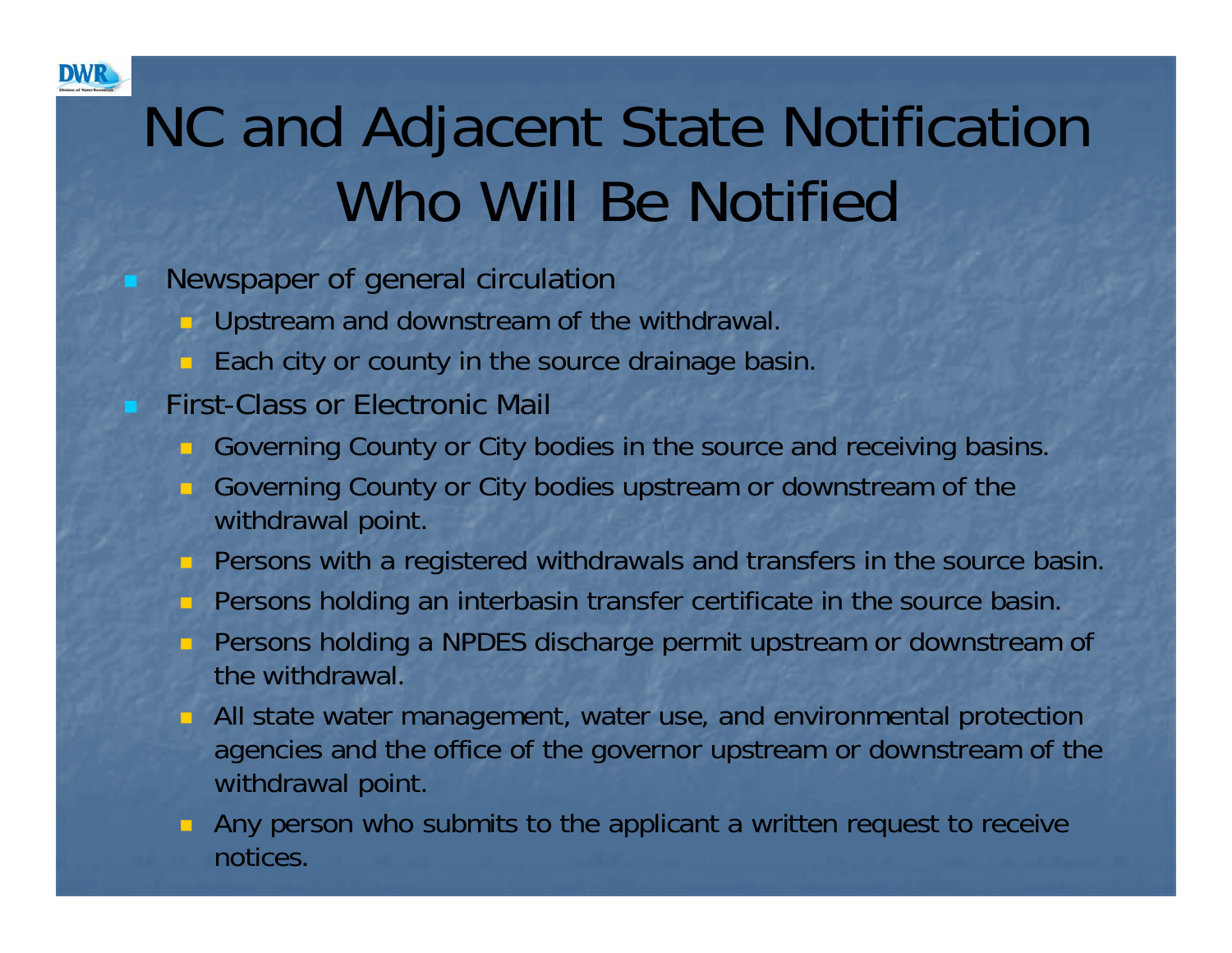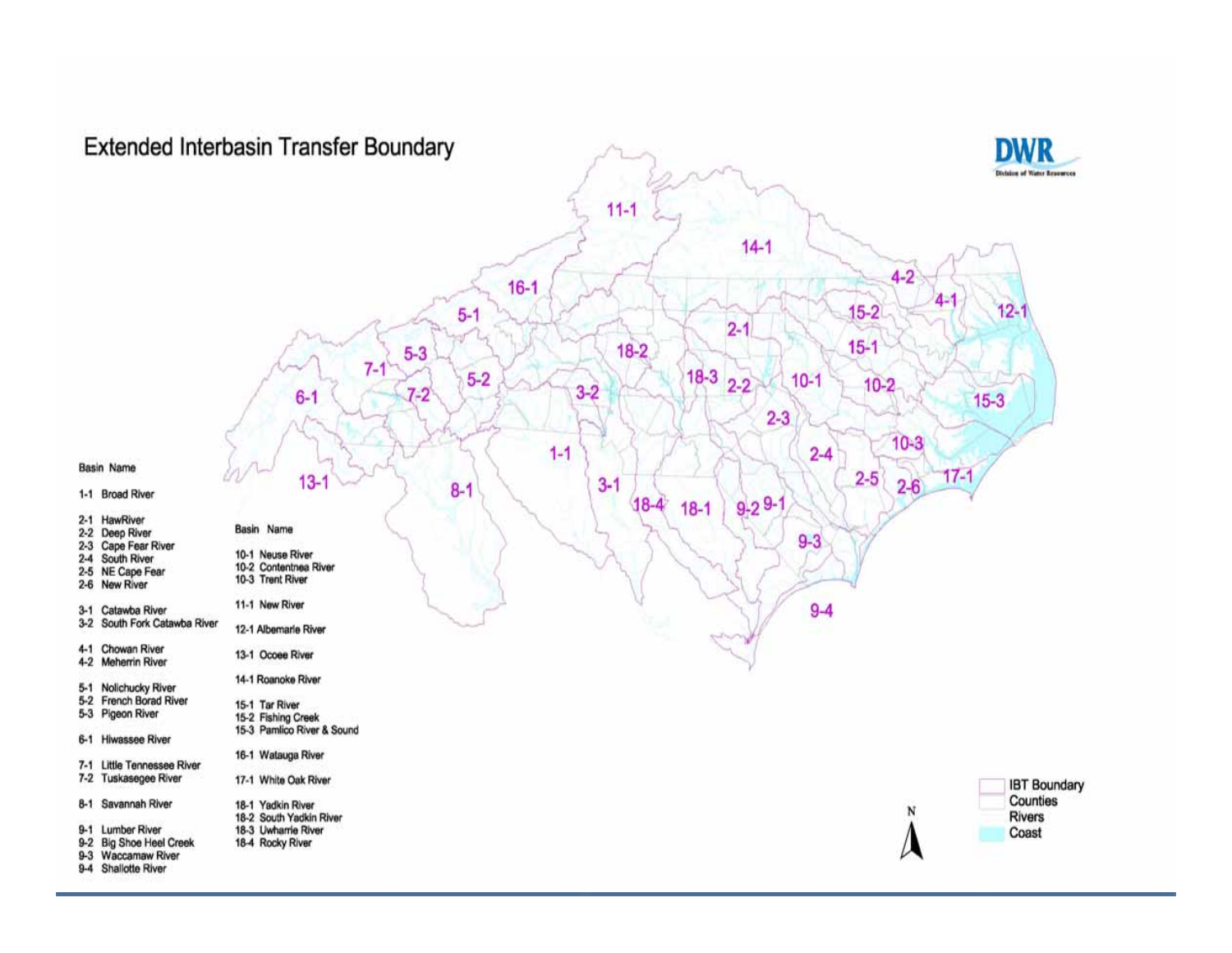

### Overview of 2008 Drought Bill NC Session Law 2008-143. **Contains new initiatives for drought response: Registration & reporting NC DENR approval of WSRP • Mandatory implementation of WSRP Enhanced enforcement measures Nater efficiency standards Other provisions**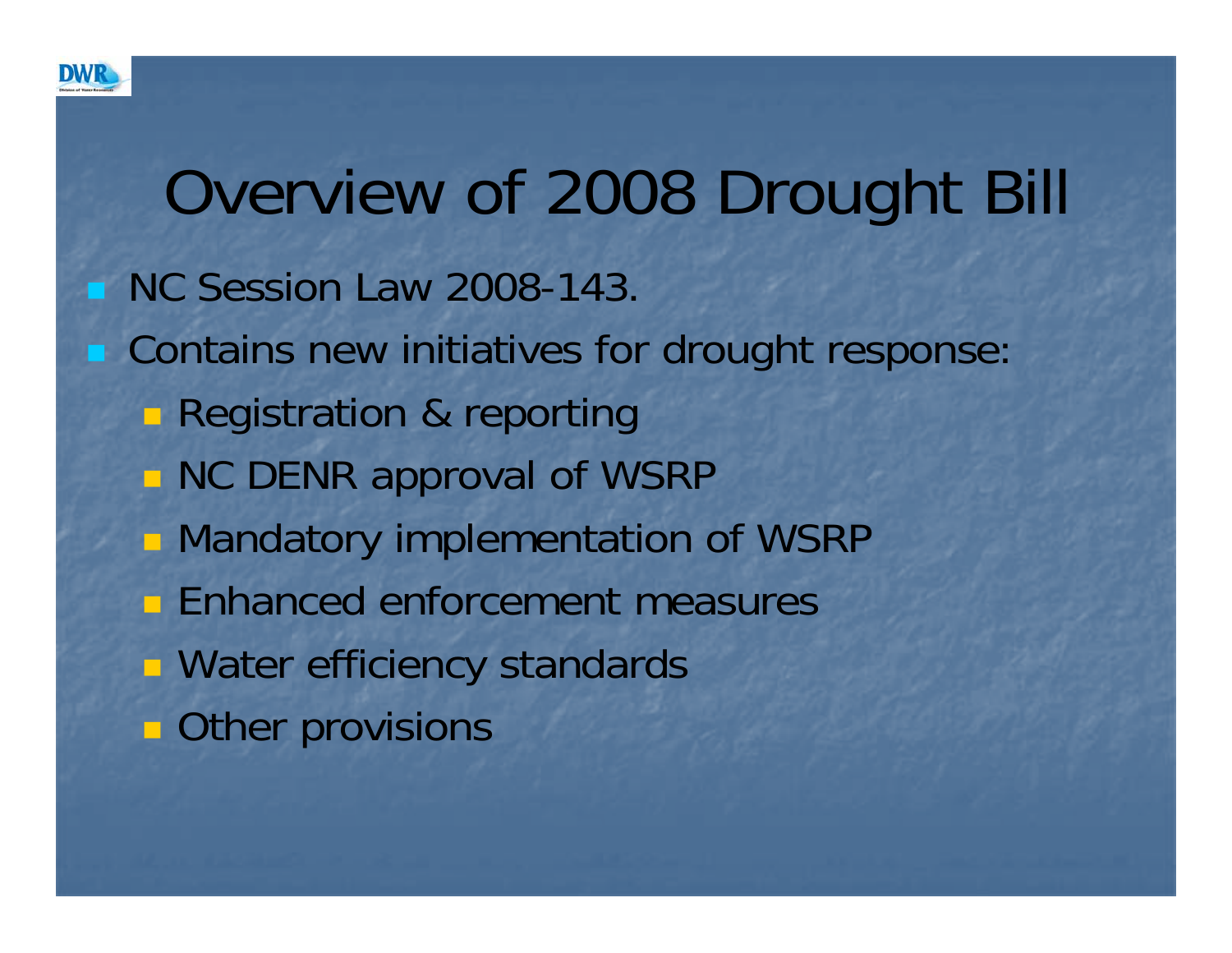

# Registration & Reporting

**Registration of withdrawals req. w/in 2 months. Registration = Evidence of historic water use. Failure to register/update is civil penalty. 5100 per day (fail to reg) / \$50 per day (fail to** update) **Ag Reporting Dept of Ag provide annual survey report.** ■ Ag users > 10,000 gallons per day. **E** Ag water use by county.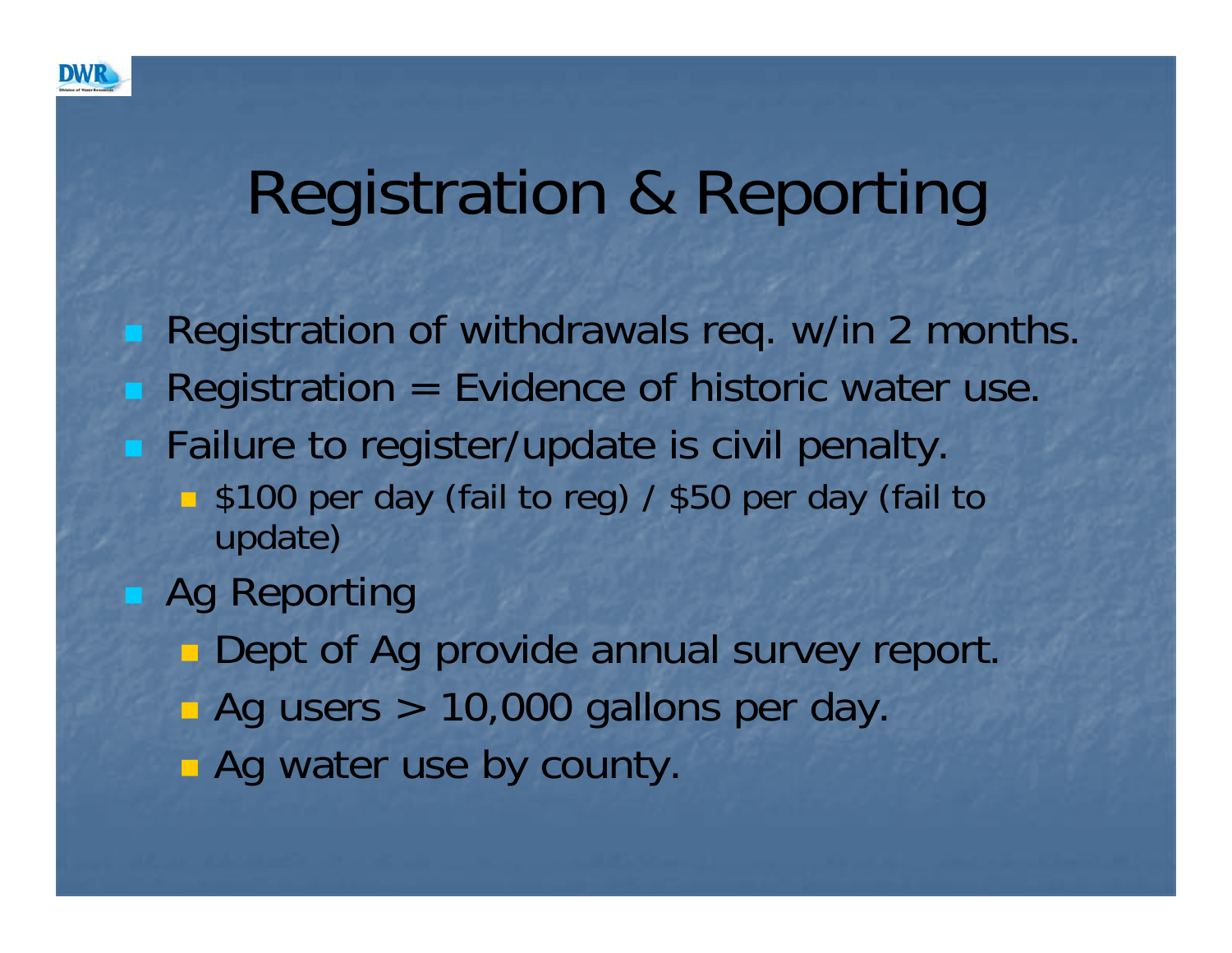

# Water Shortage Response Plans (WSRP)

- **DENR approval of water shortage response plan. Plans must contain:** 
	- **Tiered levels of conservation based on severity.**
	- **Each tier results in more stringent conservation.**
	- **Does not meter/regulate private drinking wells.**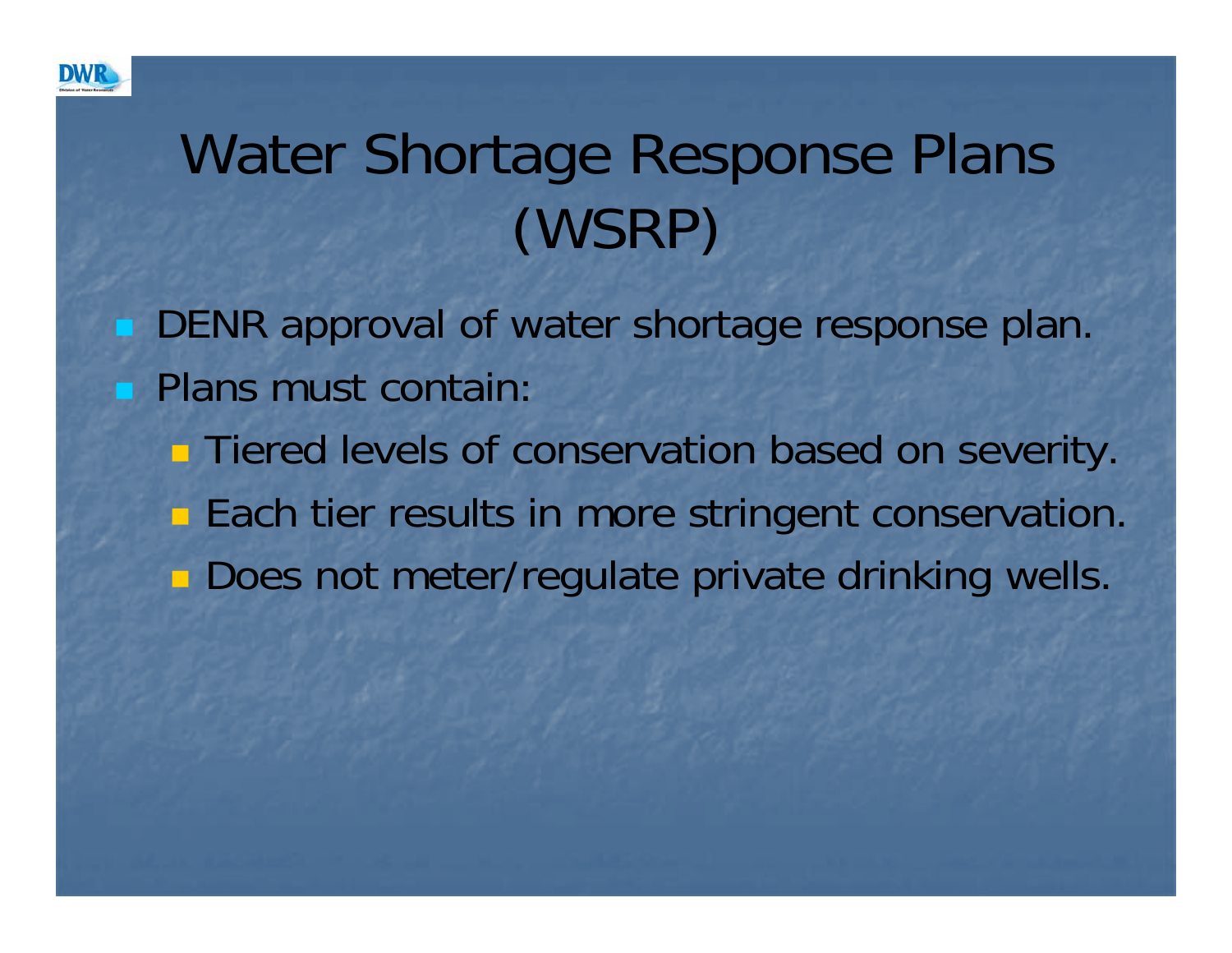

#### Current NC County Drought Map

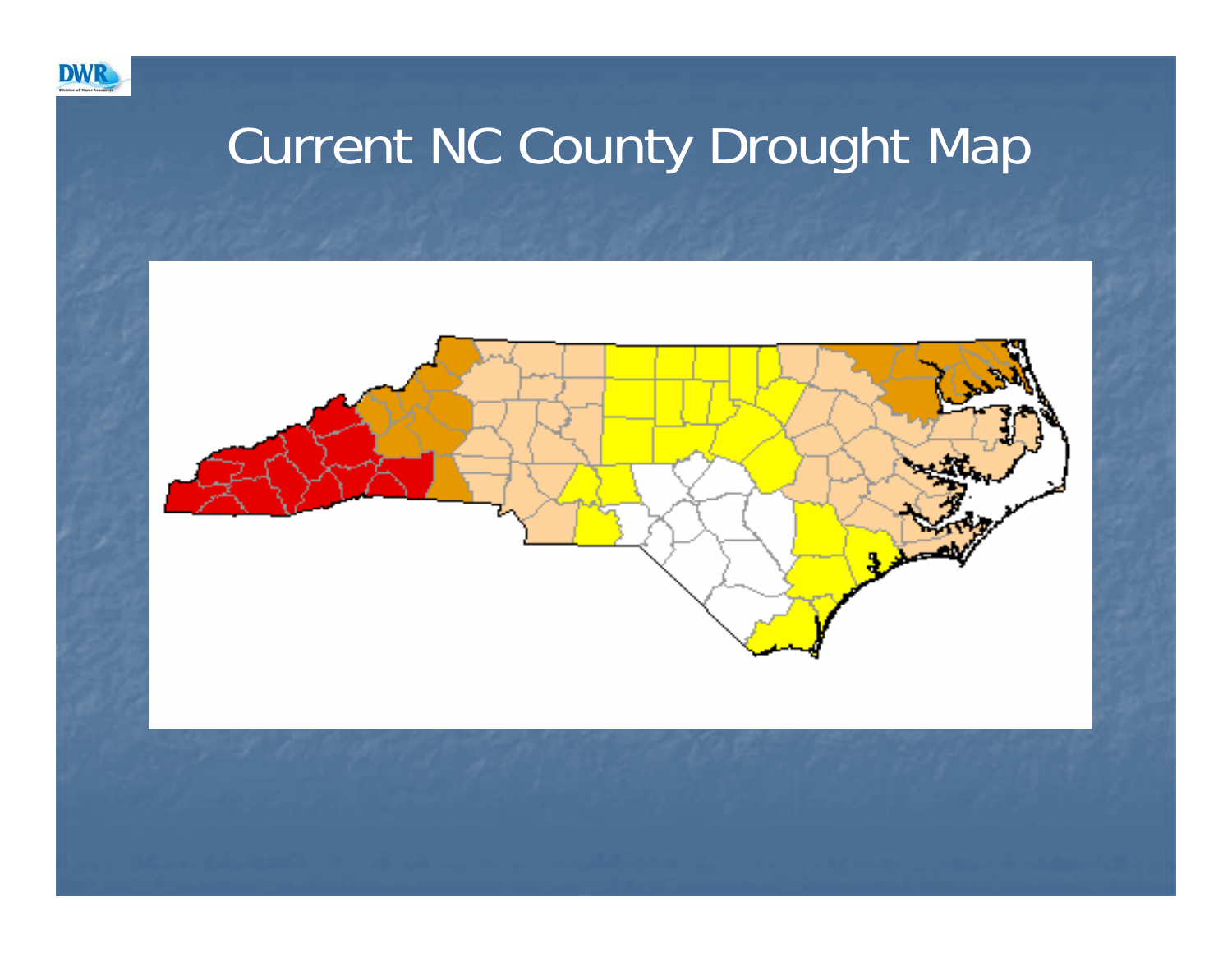

# Implementation of More Stringent **Measures**

- NC DENR may req. implementation of more stringent conservation measures based on findings. Severe / Extreme / Exceptional Drought
	- System has not implemented any measures in WSRP.
	- **Neasures needed to minimize impacts on health & env.**
- Extreme / Exceptional Drought
	- System has implemented WSRP.
	- **After 30 days additional measures needed to minimize** impacts on health, safety, and environment.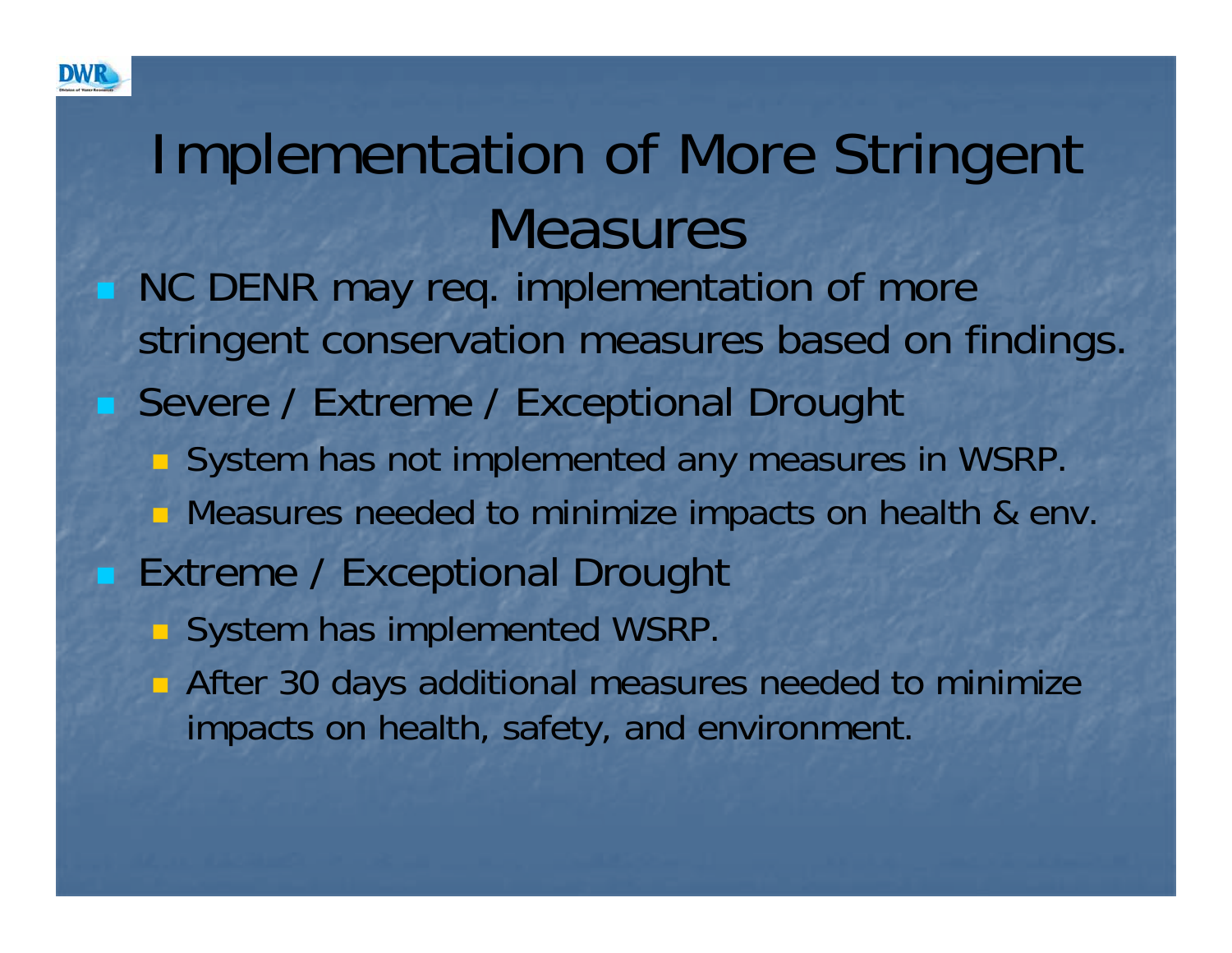

# Written Findings

Must consider:

- **Hydrological drought conditions**
- **Drought forecast**
- **Reductions achieved under measures in effect**
- **Availability of other water supply sources**
- **Other indicators of extent & severity drought**
- **Exercise Economic impact of more stringent measures**
- **Neasures of other water users in 8-digit HUC**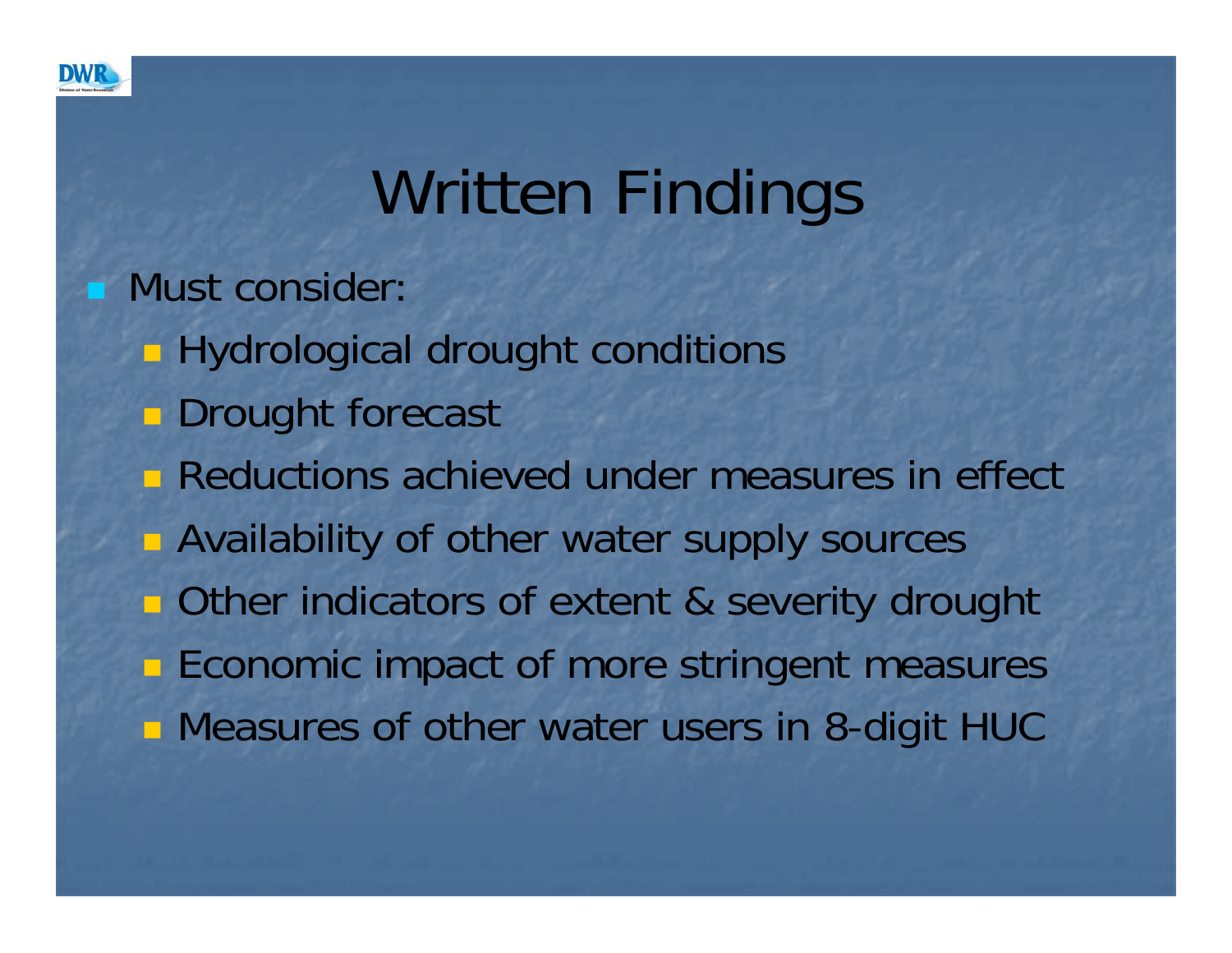

# What can NC DENR require?

**If WSRP has not been implemented: Begin measures in WSRP. If WSRP has been implemented: Implementation of next tier of WSRP.**  Implementation of next two levels may be required **E** After consultation with water system. **Determination that one level increase not enough.**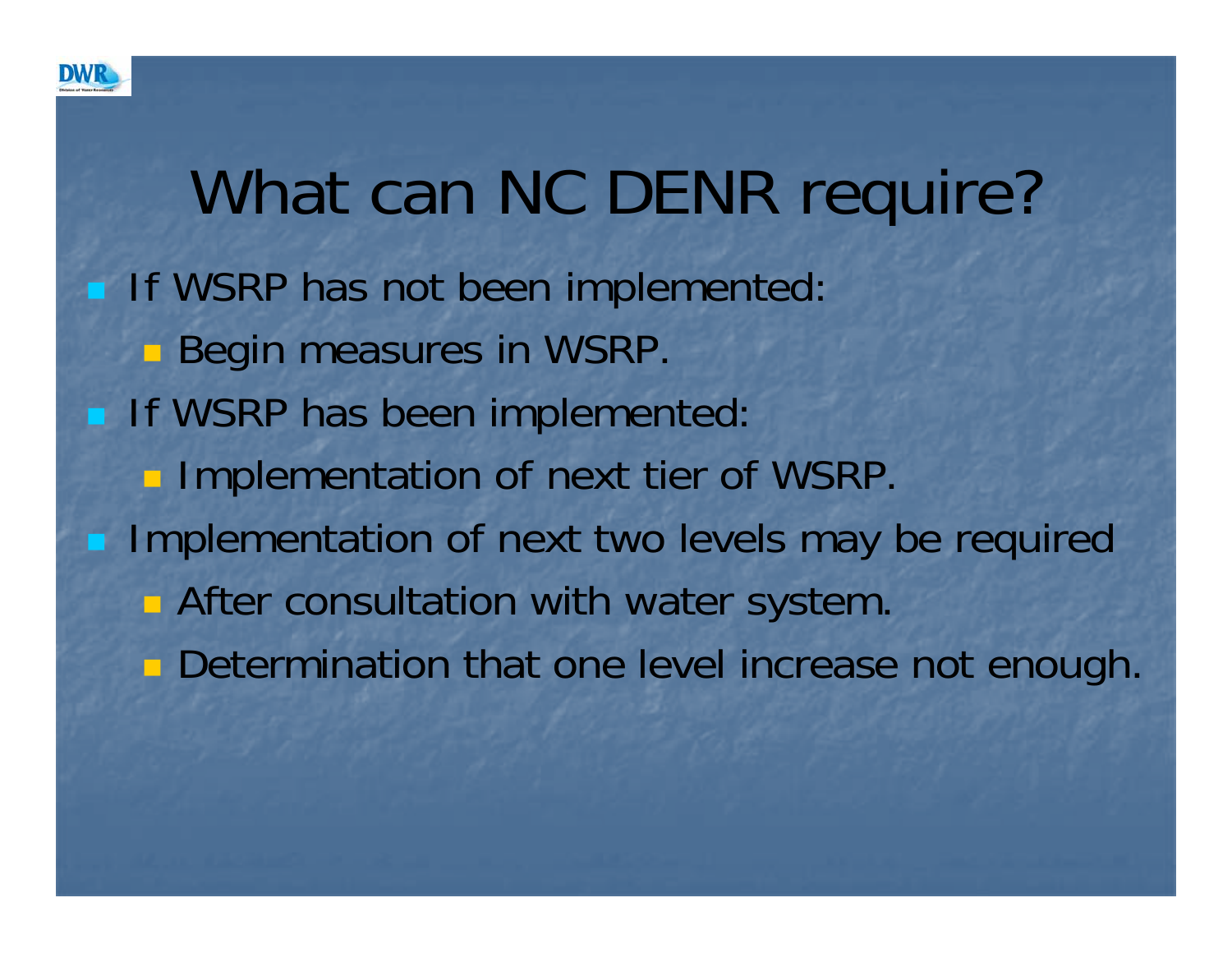

# Drought Designations

 Drought designation based on designation for county that water source is located within. **NC DENR Secretary may approve designations** that differ from USDM.■ County designation = highest designation for 25% of county land area.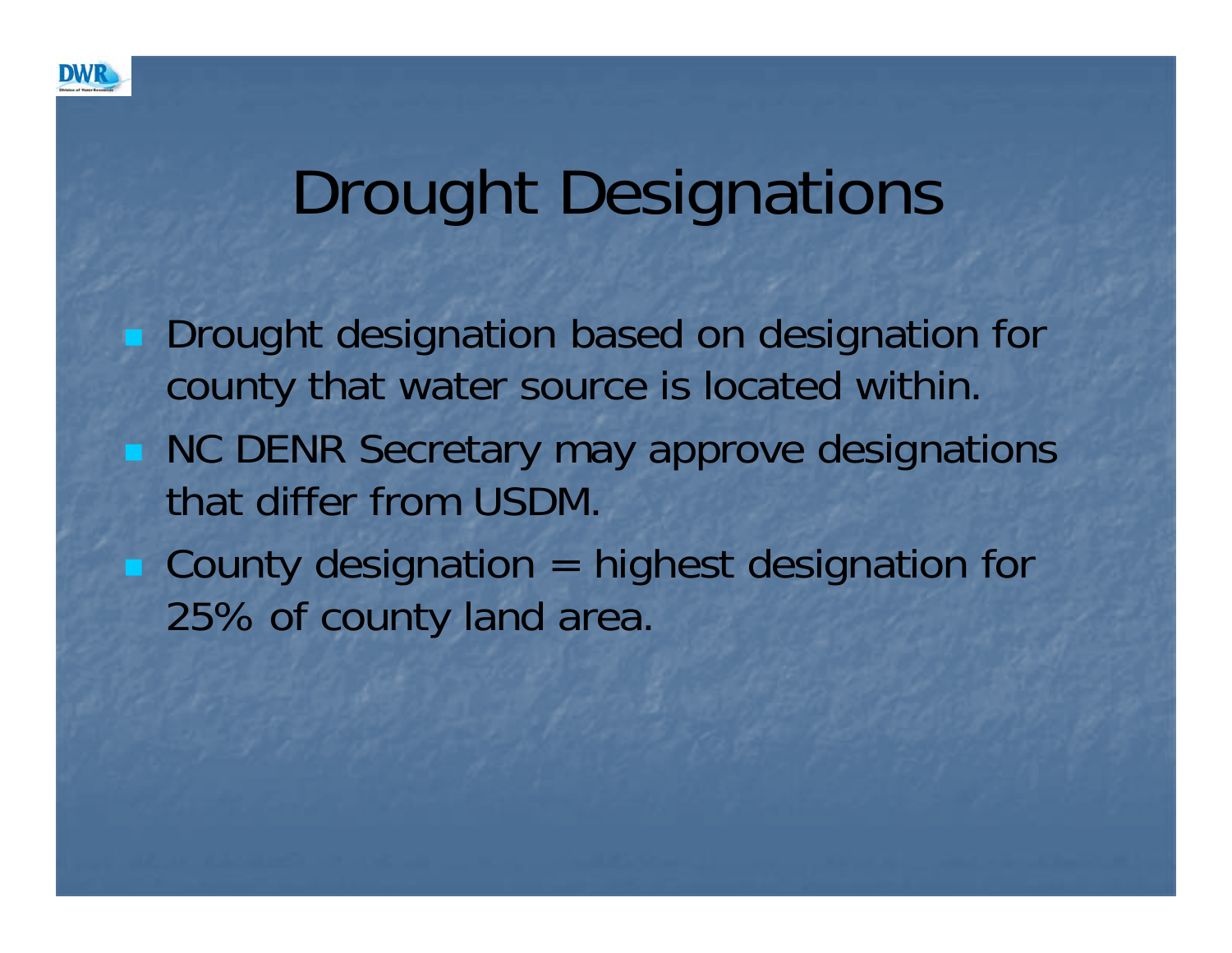

# Drought Designations



#### **County Advisories Based on the highest classification.**



**New County Advisories Based on at least 25% of the land area.**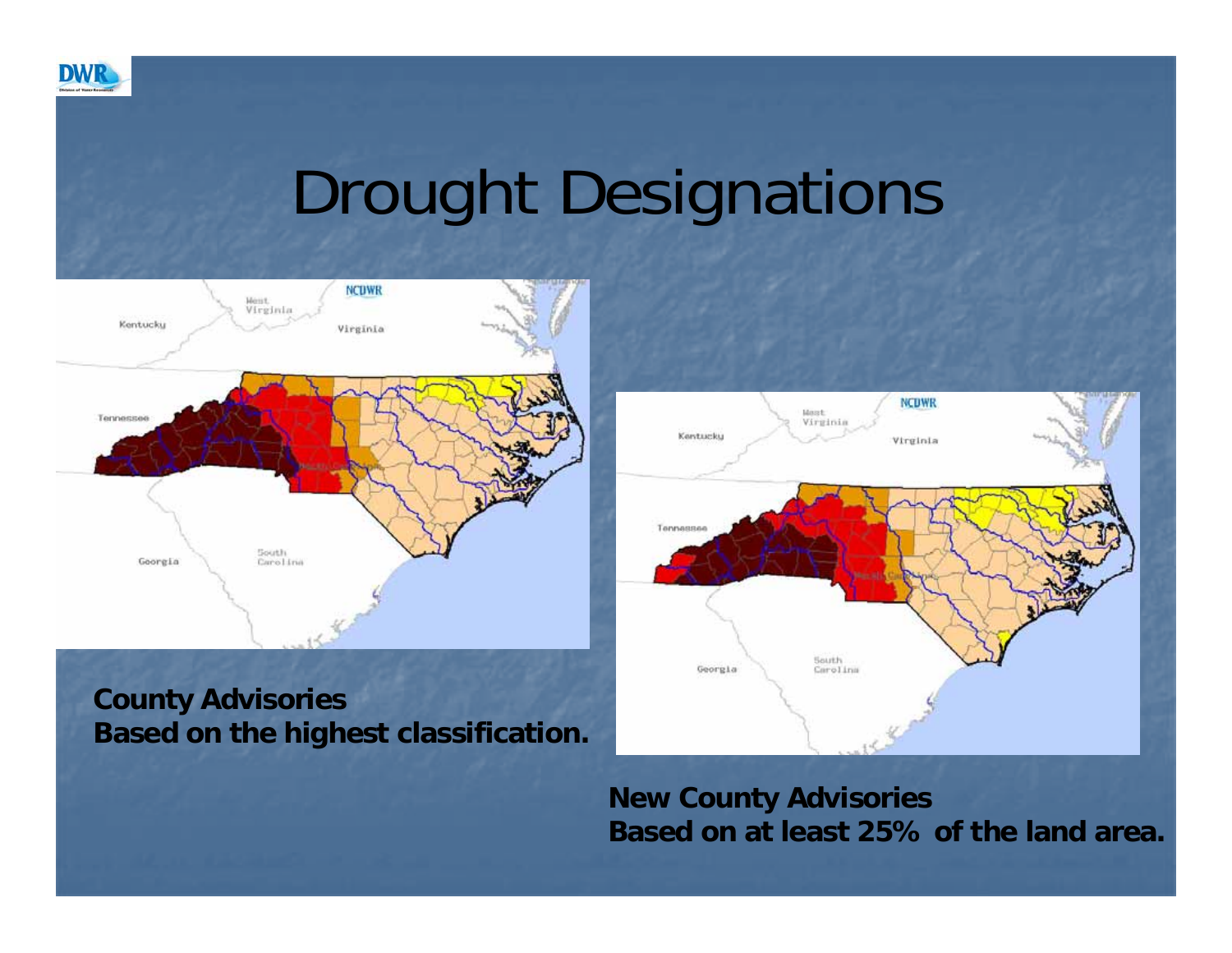

# Other Water Conservation Provisions

- Systems w/o WSRP must implement default measures in 15A NCAC 02E .0600.
- Systems must implement WSRP or default measures in D3 and D4 once legislation is signed.
- Appropriate measures must be implemented within 10 days of trigger in WSRP.
- Systems must report implementation of WSRP measures to NC DENR w/in 72 hours.
- **NC DENR may require weekly reporting of water use in** extreme and exceptional drought.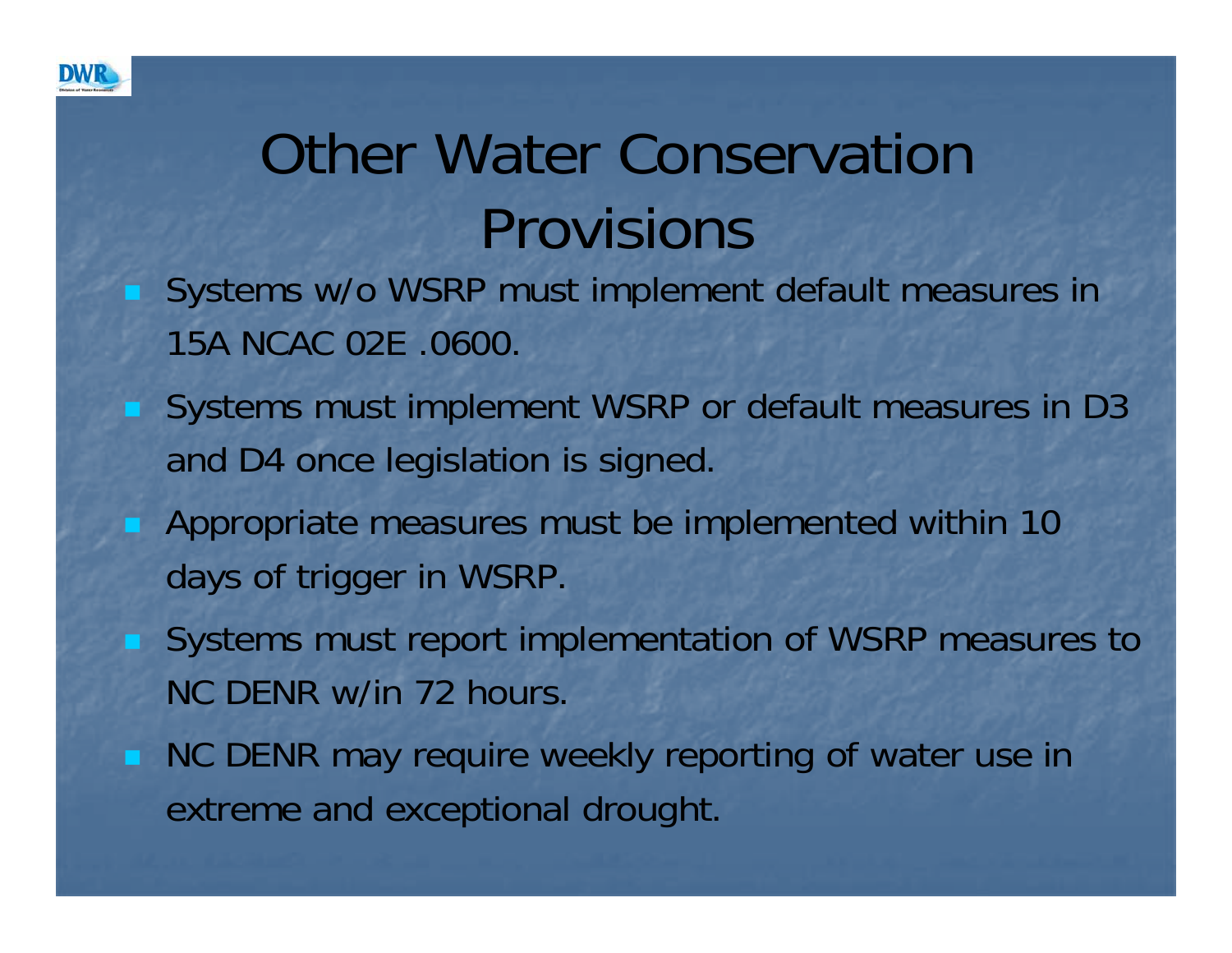

# Water System Efficiency

- Systems shall require separate metering for new in-ground irrigation that is connected to system. Systems must meet criteria below for grants/loans:
	- **Adequate rate structure**
	- **Leak detection & repair program**
	- **Approved water supply plan**
	- **Meters all water use that is practical**
	- **No lower rates for increased residential use**
	- **Evaluated future use of reclaimed water**
	- **Consumer education & conservation program**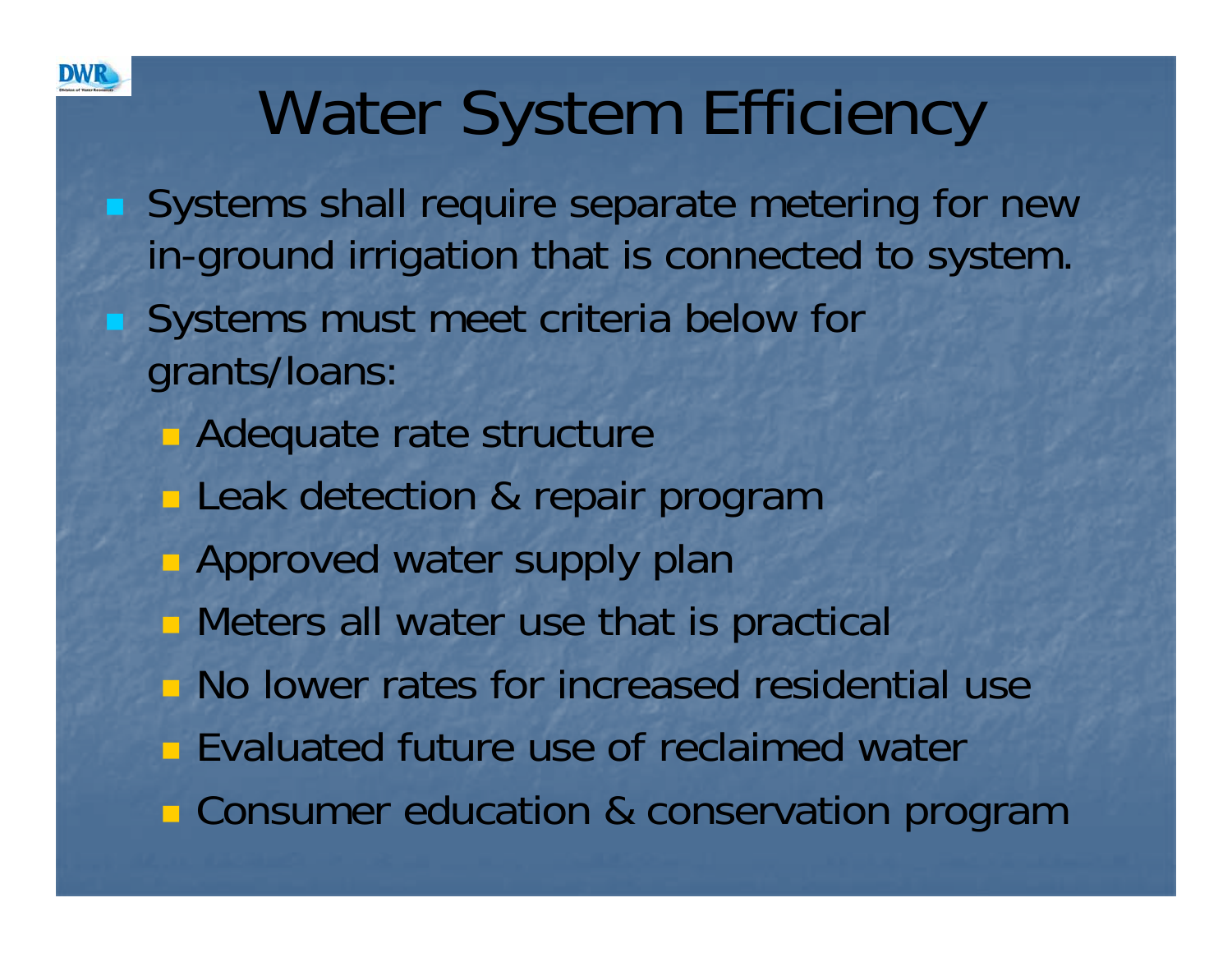

### Enforcement

Civil penalty \$100 - \$500 per day **Failure to report water use under 143-355(k). Civil penalty not more than \$10,000 per month Failure to implement required water** conservation measures.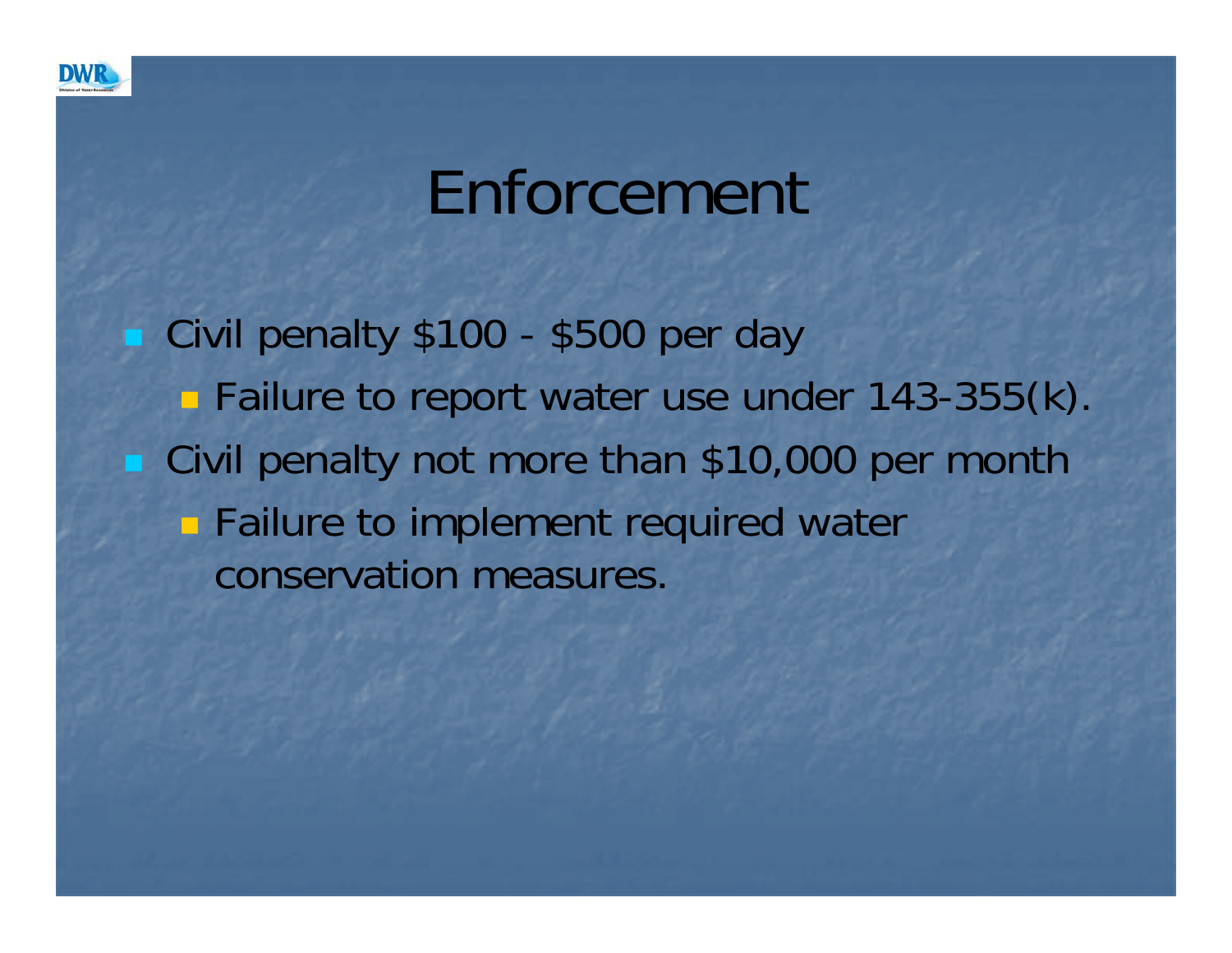

# Other Provisions

 DENR approval authority over LWSP. **Emergency powers shifted from EMC to** Governor / DENR Secretary. **NC EMC Rulemaking for water reuse. Overrides covenants for irrigation.**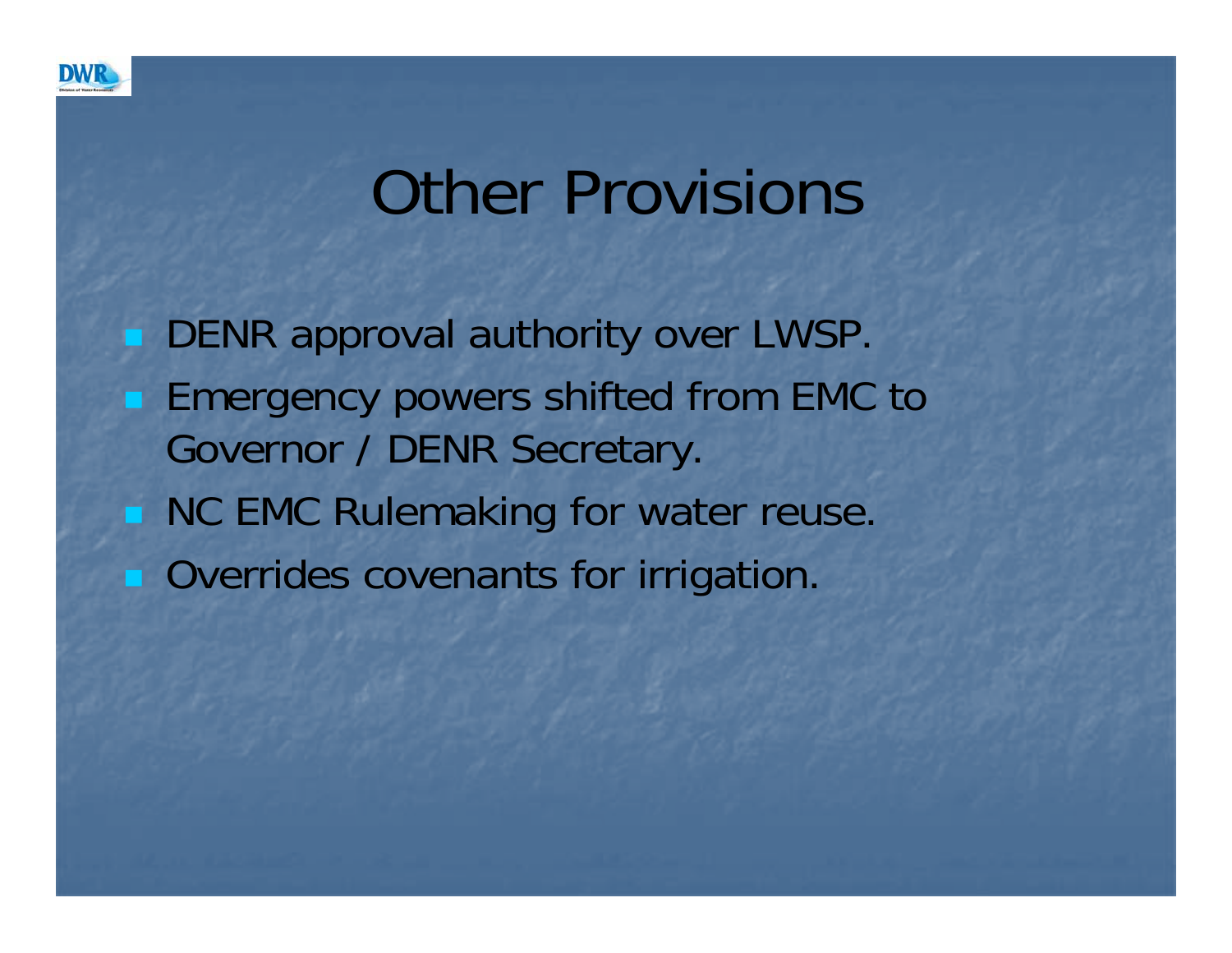

#### Effective Dates / Implementation

WSRP & LWSP approval authority eff. when signed. Req to implement WSRP or default eff when signed. Registration civil penalties eff. Oct 1, 2008. Conservation penalties eff. Dec 1, 2008. Metering new in-ground irrigation eff. July 1, 2009.